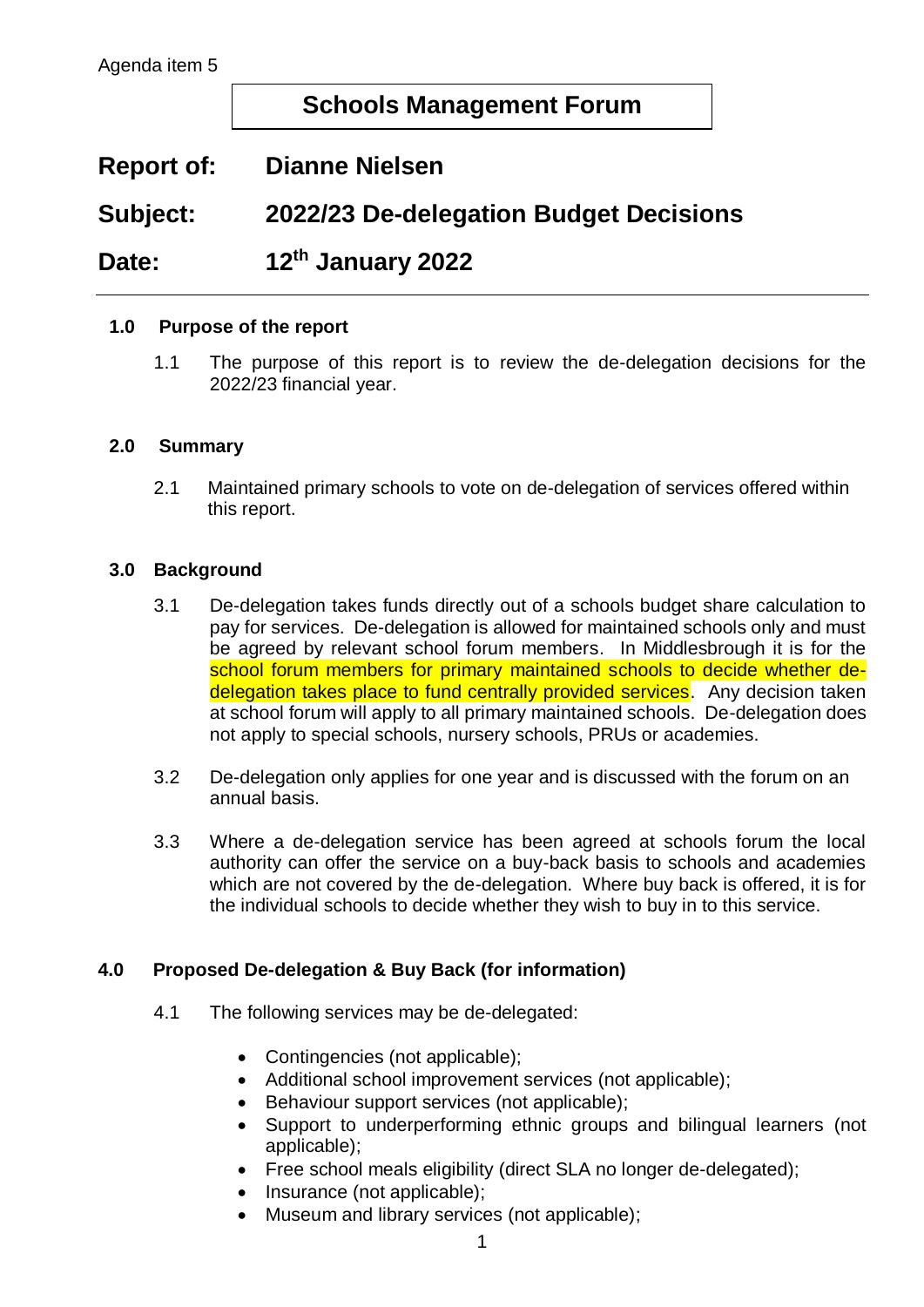### Agenda item 5

- Licences /subscriptions;
- Staff costs supply cover trade union facility time.
- 4.2 The following paragraphs explain the areas the Local Authority (LA) is offering as a de-delegation/buy back service. A detailed model is attached as Appendix A which provides the proposed charges per school for each item, and Appendix B provides additional information regarding licences.

### 4.3 Staff costs supply cover - trade union facility time

The trade union (TU) facility time has been held centrally for many years now and it was felt that a town wide service works well and achieves value for money as long as all schools contribute. In 2022/23 this service pays for 1 NASUWT representative in Hollis Academy for 2.5 days per week. The rep. performs casework and attends Works Council and Trade Union Liaison meetings with the LA. The 2022/23 rate will be £180 per day for 2.5 days per week, term time.

We also allow a retired trade union representative to be replaced by an employed representative for one of the unions.

In addition to the above, there are union representatives working for the NEU and ASCL so their facility time must also be funded.

Under the Employment Acts schools are required to release staff for union duties, but there is no requirement for the LA to fund the backfill arrangements. Without this central budget, each school with a member of staff appointed to such a post would have to bear the costs of supply cover.

The following considerations should be taken into account:-

Maintained Schools:

If this is not de-delegated the budget will be delegated and schools will have to make their own arrangements for negotiating and consulting with the trade unions on changes to HR policies which will lead to duplication of effort and inconsistencies across schools.

TU reps. have a legal right to time off to participate in the collective bargaining arrangements of their employer and to represent their members. If the de-delegation were not agreed individual schools would have to bear the cost of the time off for the TU reps. nominated by their union to participate in these discussions.

Academies:-

They contribute in the same way maintained schools do; or

They are invoiced for actual TU time spent in their establishment by the trade union reps, which have been paid for by the LA, and then pay the LA accordingly; or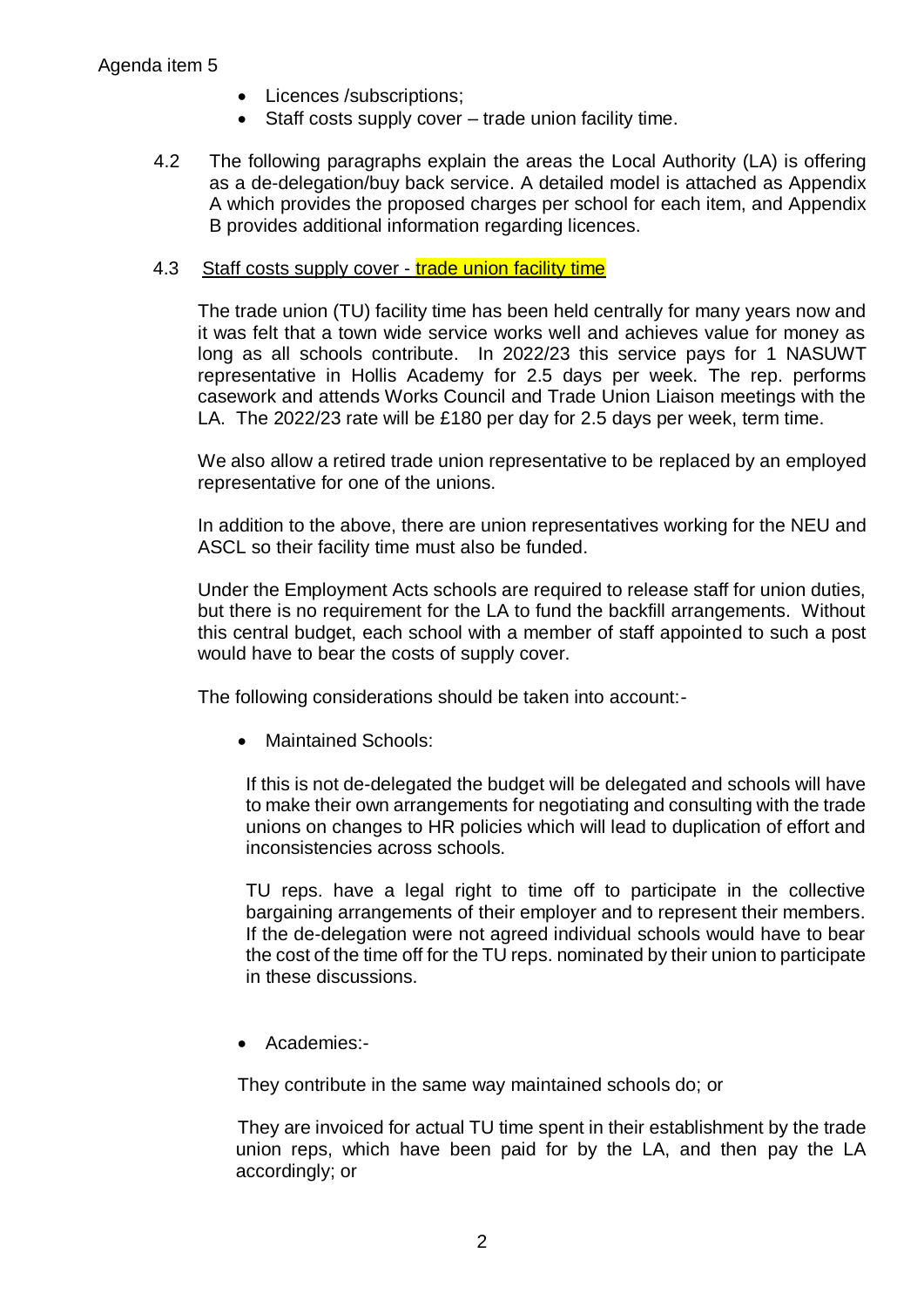They make their own arrangements with the trade unions for representatives from the trade unions amongst their own workforce.

If de-delegation is agreed for trade union facilitation arrangements then the LA would be willing to manage a town wide arrangement and contact academies to make them the offer to buy into the arrangements in support of good industrial relations across the town.

The total budget requirement for 2022/23 is £24,440, giving a cost per pupil of £1.09. This is a reduction based on previous years. This is partly due to moving towards a day rate of £180 and also the take up has not been required, therefore a slight reduction in budget.

The LA proposes that this budget is de-delegated in 2022/23.

#### 4.4 Licences/subscriptions

The following table includes the proposed licences for 2022/23.

| <b>Licence/Subscription</b>                       | <b>Basis of charge</b> | 2022/23 |
|---------------------------------------------------|------------------------|---------|
| <b>CAPITA ONE (net of contribution from early</b> | Per pupil              | £3.39   |
| years)                                            |                        |         |
| <b>Technology Forge</b>                           | Per pupil              | £0.16   |
|                                                   | Per pupil (Primary)    | £0.16   |
|                                                   | Per pupil (Sec.)       | £0.16   |
|                                                   | Per pupil (Special)    | £0.16   |
| <b>CLEAPSS Membership and RPA Service</b>         | Lump Sum (Sec.)        | £51     |

Due to the timing of setting the budget for de-delegation and organisations providing their costs for 2022/23, I am unable to confirm the rates for CAPITA ONE, Technology Forge and CLEAPSS. An assumption has been made for the uplift in rates for 2022/23. I am therefore advising that actual rates will be charged, once they are confirmed. I do not expect any variation to the rates above to be significant.

From 2021/22 Technology Forge has not been offered to academies and therefore only maintained schools are able to purchase this service.

CLEAPSS - where a secondary school or special school wishes to buy in to this service. CLEAPSS charge to the LA includes post 16 pupils, therefore the charge to these schools will include post 16 pupil numbers.

The LA proposes that the above licences are de-delegated in 2022/23.

### **5.0 Rules for academy conversions**

5.1 Although the de-delegation only relates to the maintained sector, there are separate rules if Academy conversions take place during the year.

Where a school converts on or after 2nd April, up to and including 1st September, the authority can retain any de-delegated funding until 1st September. Where a